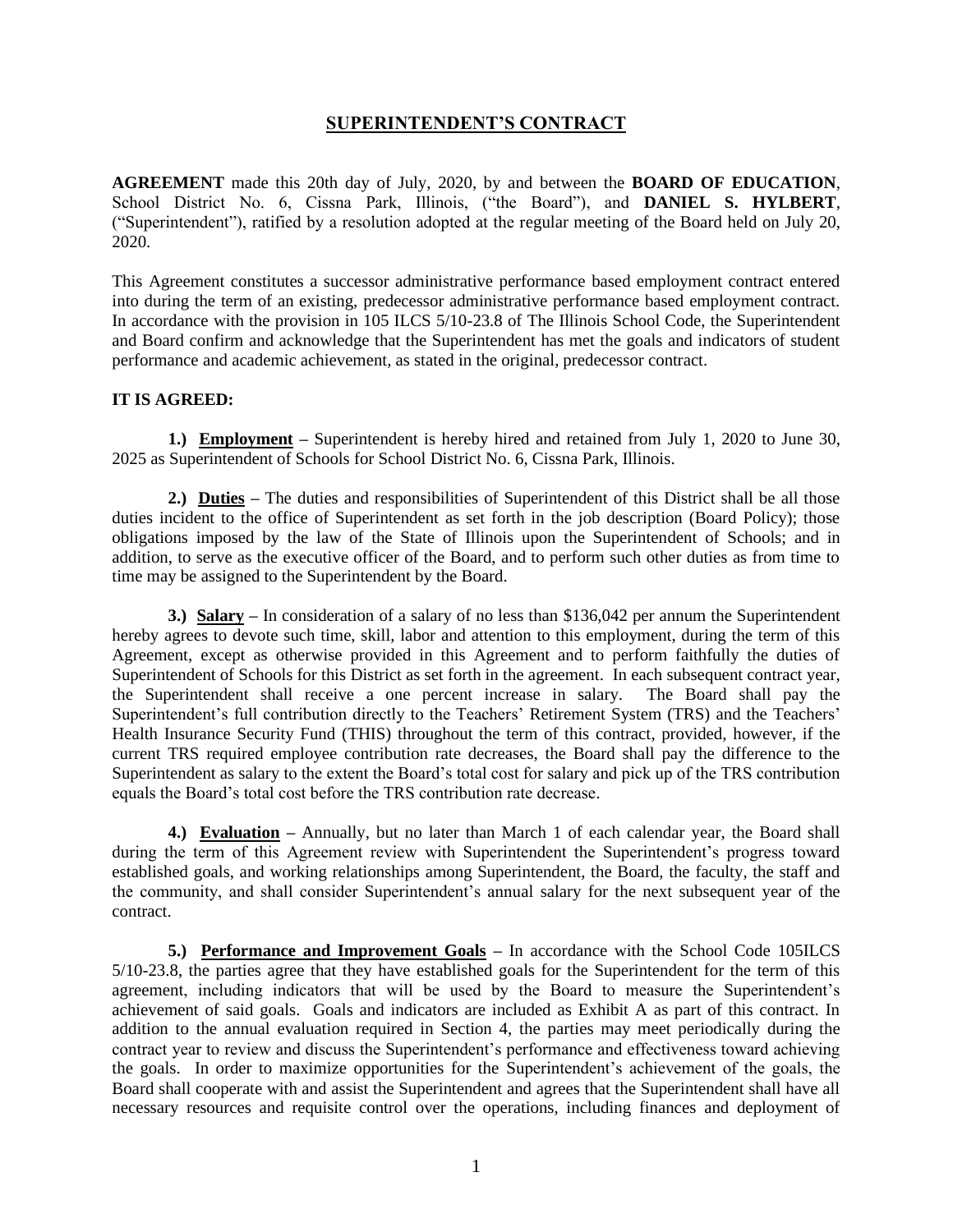personnel, and educational programs of the School District. If the Board fails to meet any of these obligations, thereby preventing the Superintendent from achieving any of the established goals, Superintendent's failure to achieve the applicable goal(s) shall not be deemed the fault or failure of the Superintendent and the parties agree to modify or remove the applicable goal(s), as the case may be. Similarly, circumstances beyond the control of Superintendent that prevent the attainment of any of the established goals shall not be deemed the fault or failure of the Superintendent and, in such instances, the Board and Superintendent agree to modify or remove the applicable goal(s).

**6.) License –** Superintendent shall furnish to the Board during the term of this Agreement, a valid and appropriate license to act as Superintendent of Schools in accordance with the laws of the State of Illinois and as directed by the Board.

**7.)** Other Work – Only with the prior agreement of the Board, Superintendent may undertake consultative work, speaking engagements, writing, lecturing or other professional duties and obligations.

8.) Discharge for Cause - Throughout the term of this Agreement, Superintendent shall be subject to discharge for cause provided, however, that the Board does not arbitrarily or capriciously call for dismissal and that Superintendent shall have the right to service of written charges, notice of hearing and a hearing before the Board. If Superintendent chooses to be accompanied by counsel at such hearing, all such personal expenses shall be paid by the Superintendent. Failure to comply with the terms and conditions of this Agreement after notification and reasonable opportunity to correct where appropriate, shall also be sufficient cause for purposes of discharge as provided in this Agreement.

**9.) Disability –** Should the Superintendent be unable to perform the duties and obligations of this Agreement, by reason of illness, accident or other cause beyond the Superintendent's control and such disability exists after the exhaustion of accumulated sick leave days and vacation days during any school year, or if such disability is permanent, irreparable or of such nature as to make the performance of the Superintendent's duties impossible, the Board, after ninety (90) consecutive school days following exhaustion of accumulated sick leave and vacation days at its option, may terminate this Agreement, whereupon the respective duties, rights and obligations of the parties shall terminate. Prior to termination for disability, the Superintendent may request a hearing before the Board in closed session.

**10.) Termination by Agreement –** During the term of this Agreement, the Board and Superintendent may mutually agree, in writing, to terminate this Agreement.

**11.) Referrals to Superintendent** – The Board collectively and individually shall refer promptly all criticisms, complaints, and suggestions called to their attention to the Superintendent for study and recommendation.

**12.) Professional Activities –** The Superintendent shall be encouraged to attend appropriate professional meetings at the local and state levels. Within budget constraints, such costs of attendance shall be paid by the Board.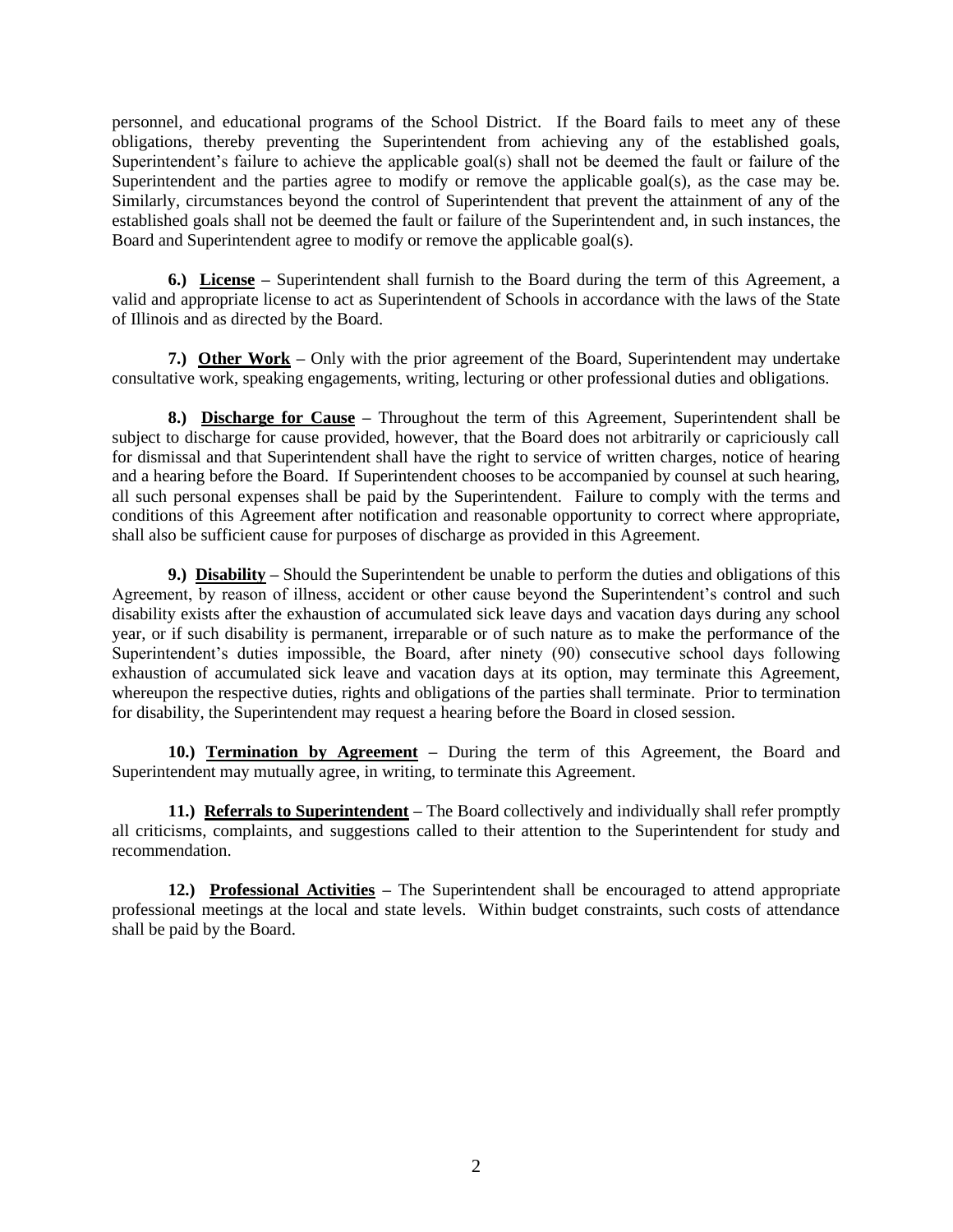**13.) Medical Examination –** At least once a year during the term of this Agreement, the Superintendent shall obtain a comprehensive medical examination, the cost of which shall be paid by the District. A certificate of the physician certifying the physical competency of the Superintendent shall be given to the President of the Board.

**14.) Background Investigation—**Under Ch. 105, par.5/10-21.9 of *The School Code of Illinois,* Boards of Education are prohibited from knowingly employing a person who has been convicted of committing or attempting to commit the named crimes therein. If the criminal background investigation required by Illinois law is not completed at the time this contract is signed, and the subsequent investigation report reveals that there has been such a conviction, this contract shall immediately become null and void.

**15.)** Vacation and Sick Leave – The Superintendent shall receive 30 working days of vacation annually, exclusive of school holidays and shall be entitled to 15 days of sick leave annually. However, each contract year, the Superintendent may exchange a maximum of ten (10) unused vacation days at the Superintendent's then current per diem based on a 240-day work year. If any unused vacation days remain upon payment for any given contract year, said unused vacation days may be used in July of the following contract year or otherwise lost. During the final year of employment or the final year of this contract, whichever comes sooner, payment for unused vacation shall be made by June 30th of the contract year in which the vacation days were awarded. Earned sick leave shall be cumulative to a maximum of 300 days. The Superintendent shall not be paid for unused sick days upon termination of employment with the District.

**16.) Deferred Annuity –** The Board, in accordance with applicable state and federal laws, and in accordance with the request of the Superintendent, shall withhold such amount of salary as annuity program as selected by the Superintendent.

**17.) Transportation Expenses –** The Board shall pay annually in two (2) equal installments to the Superintendent the sum of \$4,500 as reimbursement for transportation costs of the Superintendent. The Superintendent shall furnish his own automobile.

**18.) Extension of Agreement –** This Agreement shall be reviewed by the Board and the Superintendent on or before March 1, 2025 and this Agreement may then be extended after its termination date, upon such terms and conditions as may be mutually agreed to by the parties.

**19.) Notice of Nonrenewal –** Notice of intent not to renew a contract when given by the Board must be in writing, stating the specific reason therefore. The notice must be given on or before March 1, 2025. By January 1, 2025, the Superintendent shall notify the Board of the March 1, 2025 deadline. The failure of the Board to give notice, along with reasons for nonrenewal, on or before March 1, 2025 shall result in the automatic extension of this agreement for an additional year. Within 10 days after receipt of such notice of intent not to renew a contract, the Superintendent may request a closed session hearing. Evidence of the specific reason for nonrenewal must be presented by the Board to the Superintendent at the hearing. The Superintendent has the right of presenting evidence, witnesses and defenses on the grounds for nonrenewal.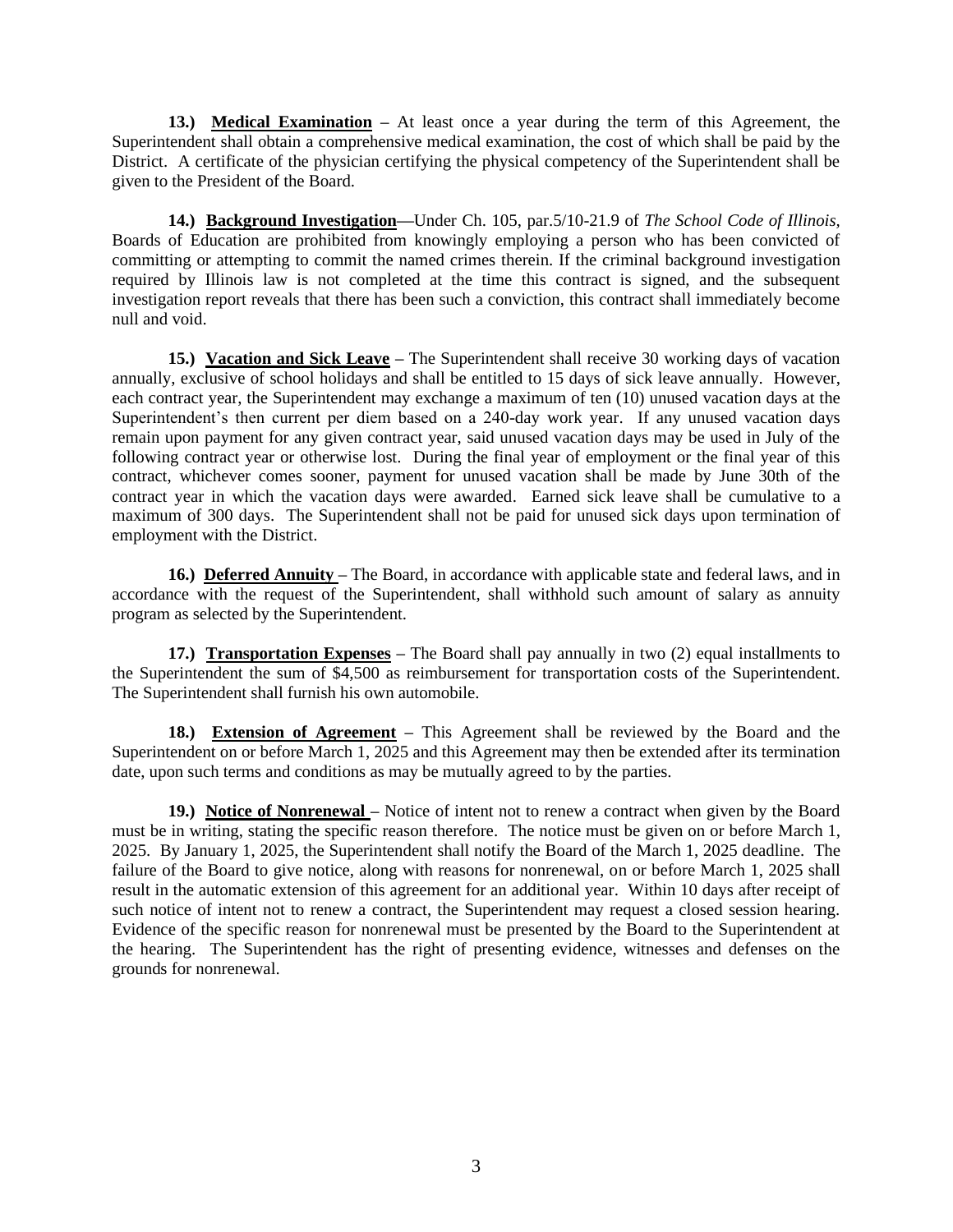**20.) Membership Dues –** The Board shall pay the cost of the Superintendent's annual membership dues in the following organizations:

- ❑ Illinois Association of School Administrators
- ❑ Illinois Association of School Business Officials
- ❑ Cornbelt Division of IASA
- ❑ Others as approved in the annual budget

**21.) Notice –** Any notice or communication permitted or required under this Agreement shall be in writing and shall become effective on the day of mailing thereof by registered or certified mail, addressed:

*If to the Board, to:*

President, Board of Education School District No. 6 511 N. Second Street Cissna Park, IL 60924

*If to the Superintendent, to:*

Daniel S. Hylbert, Superintendent Cissna Park Community Unit School District No. 6 511 N. Second Street Cissna Park, IL 60924

#### **22.) Miscellaneous--**

- **24.1** This Agreement has been executed in Illinois, and shall be governed in accordance with the laws of the State of Illinois in every respect.
- **24.2** Paragraph headings and numbers have been inserted for convenience of reference only, and if there shall be any conflict between any such headings or numbers and the text of this Agreement, the text shall control.
- **24.3** This Agreement may be executed in one or more counterparts, each of which shall be considered an original, and all of which taken together shall be considered one and the same instrument.
- **24.4** This Agreement contains all of the terms agreed upon by the parties with respect to the subject matter of this Agreement and supersedes all prior agreements, arrangements and communications between the parties concerning such subject matter, whether oral or written.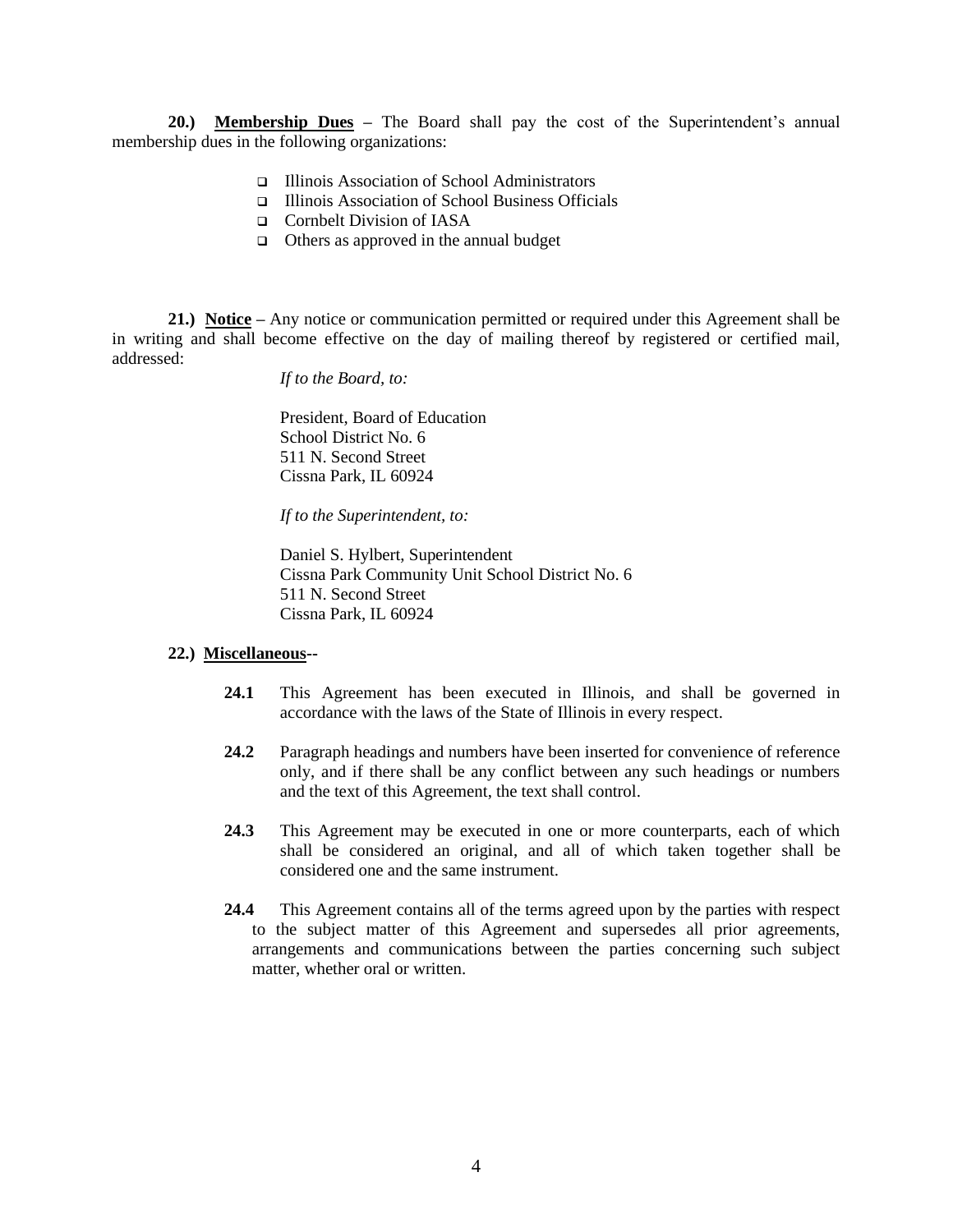**IN WITNESS WHEREOF,** the parties have caused this amendment to be executed in their respective names and in the case of the Board, by its President, on the day and year first written above.

Superintendent

\_\_\_\_\_\_\_\_\_\_\_\_\_\_\_\_\_\_\_\_\_\_\_\_\_\_\_\_\_ By: President, Board of Education District No. 6, Cissna Park, IL

\_\_\_\_\_\_\_\_\_\_\_\_\_\_\_\_\_\_\_\_\_\_\_\_\_\_\_\_\_

Attest:

Secretary, Board of Education